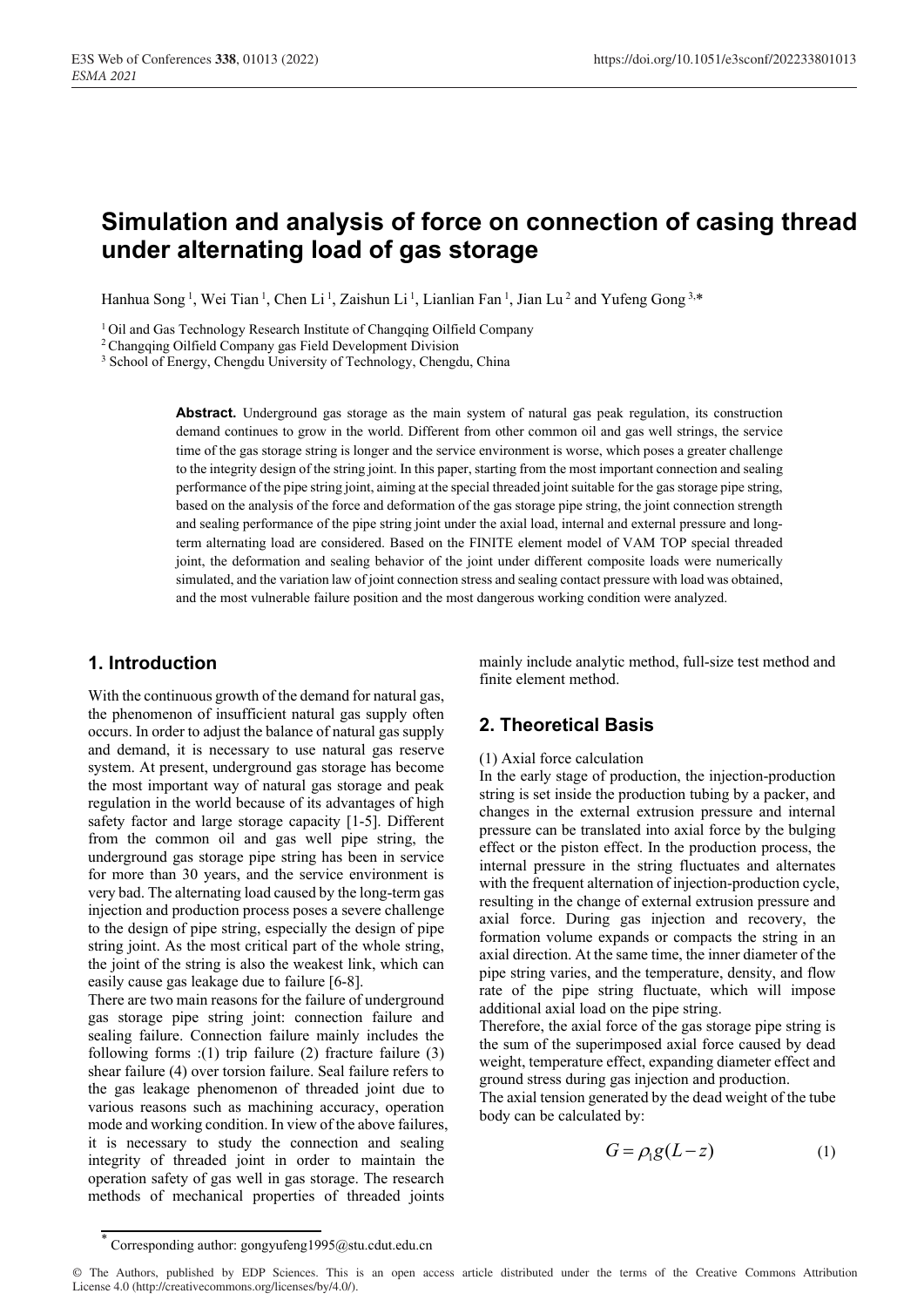Where,  $\rho$ l is the oil pipeline density, kg/m, L is the tubing length, m, z is the calculation point depth, m.

(2) Calculation of internal pressure strength

The internal compression strength of pipe string under combined load can be obtained by standard SY/T5322- 2000:

$$
p_{c_a} = p_{bo} \left[ \frac{r_i^2}{\sqrt{3r_o^4 + r_i^4}} \left( \frac{\sigma_a + p_0}{Y_p} \right) + \sqrt{1 - \frac{3r_o^4}{3r_o^4 + r_i^4} \left( \frac{\sigma_a + p_0}{Y_p} \right)^2} \right] (2)
$$

(3) Calculation of tensile strength

The gas storage pipe string still complies with the fourth strength criterion under the combined action of internal pressure, non-uniform external load and axial force, so the tensile strength of the pipe string under combined load is:

$$
T_a = 10^{-3} \pi \left( P_i r_i^2 - P_0 r_0^2 \right) + \sqrt{T_0^2 + 3 \times 10^{-6} \pi^2 \left( P_i - P_0 \right)^2 r_0^4} \tag{3}
$$

Ta -- Triaxial tensile strength of pipe body, KN;

Pi -- Equivalent external pressure of tubing, MPa,

- Po -- Tubing internal pressure, MPa,
- Ri -- Tubing radius, cm;
- Ro -- Outer tubing radius, cm.

(4) Calculation of compressive strength

Equivalent yield strength under axial force can be calculated by the following formula:

$$
Y_{pa} = \left[ \sqrt{1 - 0.75 (\sigma_a / Y_p)^2} - 0.5 (\sigma_a / Y_p) \right] Y_{c_a}
$$
 (4)

Ypa -- Collapse pressure under axial tensile stress, MPa; Yca -- Uniaxial collapse pressure, MPa;

 $\sigma$  a -- Axial stress, MPa;

Yp -- Pipe body yield strength, MPa.

Because of the working condition of gas storage, it is easy to collapse under combined load. Then the compressive strength of tubing under combined load is:

$$
P_{ca} = P_{co} \left\{ \left[ 1 - \frac{3}{4} \left( \frac{\sigma_a + P_i}{Y_p} \right)^{0.5} - \frac{\sigma_a + P_i}{2Y_p} \right] \right\} \tag{5}
$$

During gas recovery, axial pressure will be exerted on the tubing due to the decline of the inner layer of the well. At this time, the tubing compressive strength is:

$$
P_{ca} = P_{co} \left\{ \left[ 1 - \frac{3}{4} \left( \frac{\sigma_a + P_i}{Y_p} \right)^{0.5} + \frac{\sigma_a + P_i}{2Y_p} \right] \right\} \tag{6}
$$

#### **3. Modeling process**

The working environment of tubing is bad and the alternating load is large. Because the joint part itself is relatively weak, coupled with its sectional shape change, there is a high alternating stress, stress concentration is serious, is the most dangerous part of the force. The model established in this paper is shown in Figure 1 and Figure 2. V-038r, taper 1:4, elastic modulus E = 200GPa, Poisson's ratio =  $0.3$ , density 7850kg/m3.



**Figure 1.** Model of thread connection

Set contact surface: Friction contact is used for the two geometers. There are 239320 nodes and 132,494 cells in the volume and contact grids.



**Figure 2.** Meshing result diagram

Load added: The external extrusion force of the pipe string is 25MPa, the internal pressure is respectively set as 20/15/10mpa (pressure in different injection and production processes), and the axial tension is set as 10/20/30/40/50mpa (simulated axial loads are 99KN, 198KN, 297KN, 396KN and 495KN).



**Figure 3.** Schematic diagram of load loading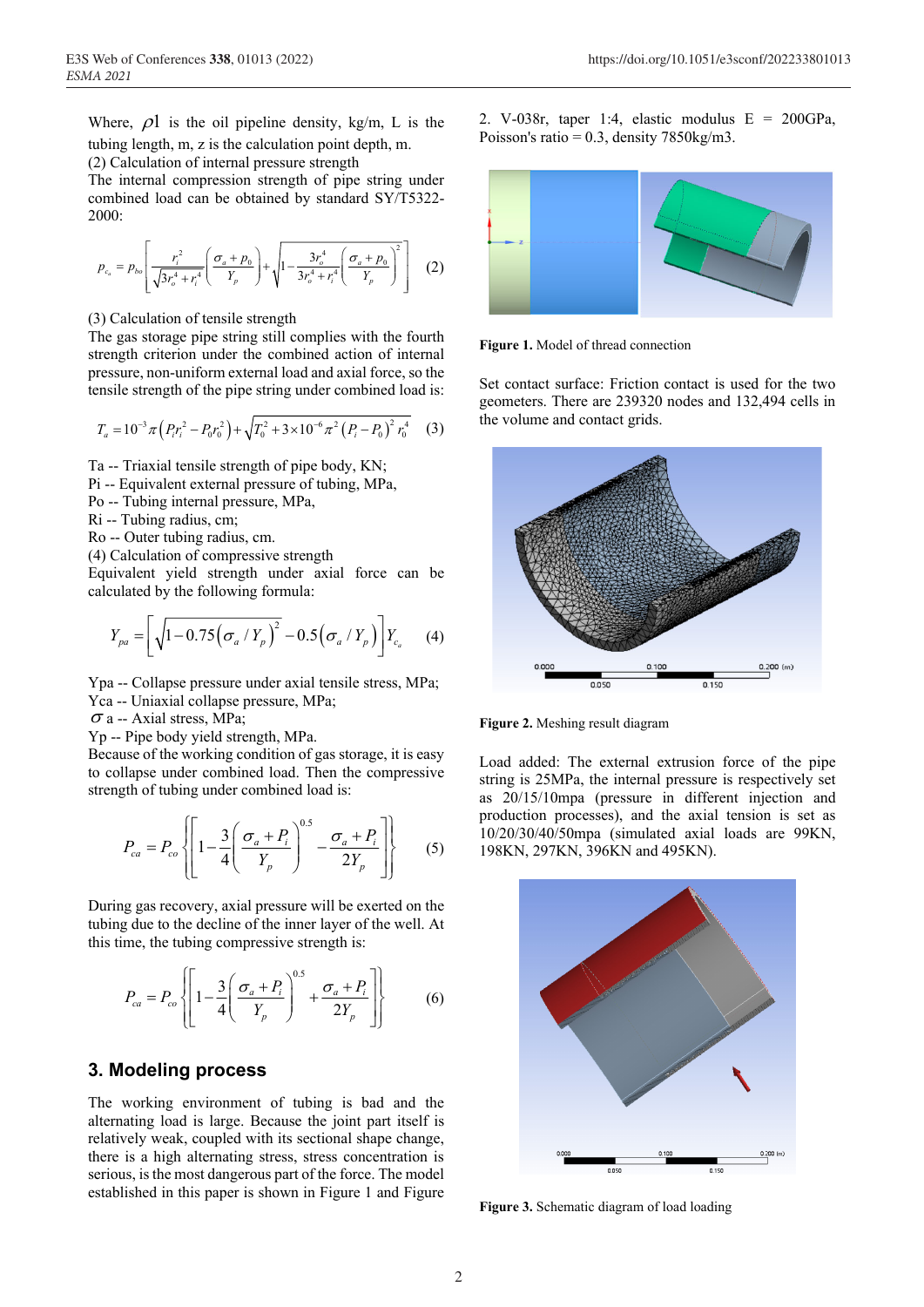## **4. Discussion**

Stress concentration occurs at the last thread of female thread, the maximum deformation is 3.0mm, the maximum equivalent stress is 584.8mpa, the contact compressive stress is very large, there is a risk of fatigue damage.



**Figure 4.** Stress analysis of thread connection

The stress concentration occurs at the last thread of female thread, the maximum deformation is 2.9mm, the maximum equivalent stress is 565.8MPa, the maximum deformation increases, but the maximum equivalent stress decreases.



**Figure 5.** Strength analysis under different internal pressures (external pressure =30MPa, axial pressure =30MPa)

Under different internal compressive strength, the maximum strain is 3.41mm, the minimum strain is 2.51mm, the maximum stress is 668.62MPa, and the minimum stress is 488.23MPa.



**Figure 6.** Strength analysis under different internal pressures (external pressure =30MPa, axial pressure =30MPa)

The maximum equivalent stress of 666.8mpa exceeds the thread connection limit stress, and the thread fatigue failure occurs.Two-dimensional binomial fitting was carried out, the fitting error R2=0.9947, and the fitting effect was relatively good.

 $P(Pout,Pin) = -403.2 + 44.89*Pout + 18.86*Pin$ -0.3409 Pout2 -0.5999 Pout \* Pin



**Figure 7.** Schematic diagram of fitting 3D results

## **5. Conclusion**

(1) Under the same external pressure, with the increase of internal pressure, the maximum strain increases gradually, the maximum stress increases gradually, and the limit life decreases.

(2) The thread connection needs to be considered, the lower part needs to check the compressive strength and extrusion strength. The upper part needs to be checked for axial tension.

## **References**

- 1. Reitenbach, Viktor, et al. "Influence of added hydrogen on underground gas storage: a review of key issues."Environmental Earth Sciences. 73.11 (2015): 6927-6937.
- 2. Mazarei, Mehdi, et al. "The feasibility analysis of underground gas storage during an integration of improved condensate recovery processes."Journal of Petroleum Exploration and Production Technology. 9.1 (2019): 397-408.
- 3. ZHENG, Dewen, et al. "Key evaluation techniques in the process of gas reservoir being converted into underground gas storage."Petroleum Exploration and Development. 44.5 (2017): 840-849.
- 4. Davarpanah, Afshin, Mehdi Mazarei, and Behnam Mirshekari. "A simulation study to enhance the gas production rate by nitrogen replacement in the underground gas storage performance."Energy Reports. 5 (2019): 431-435.
- 5. Wang, Tongtao, et al. "Determination of the maximum allowable gas pressure for an underground gas storage salt cavern–A case study of Jintan,